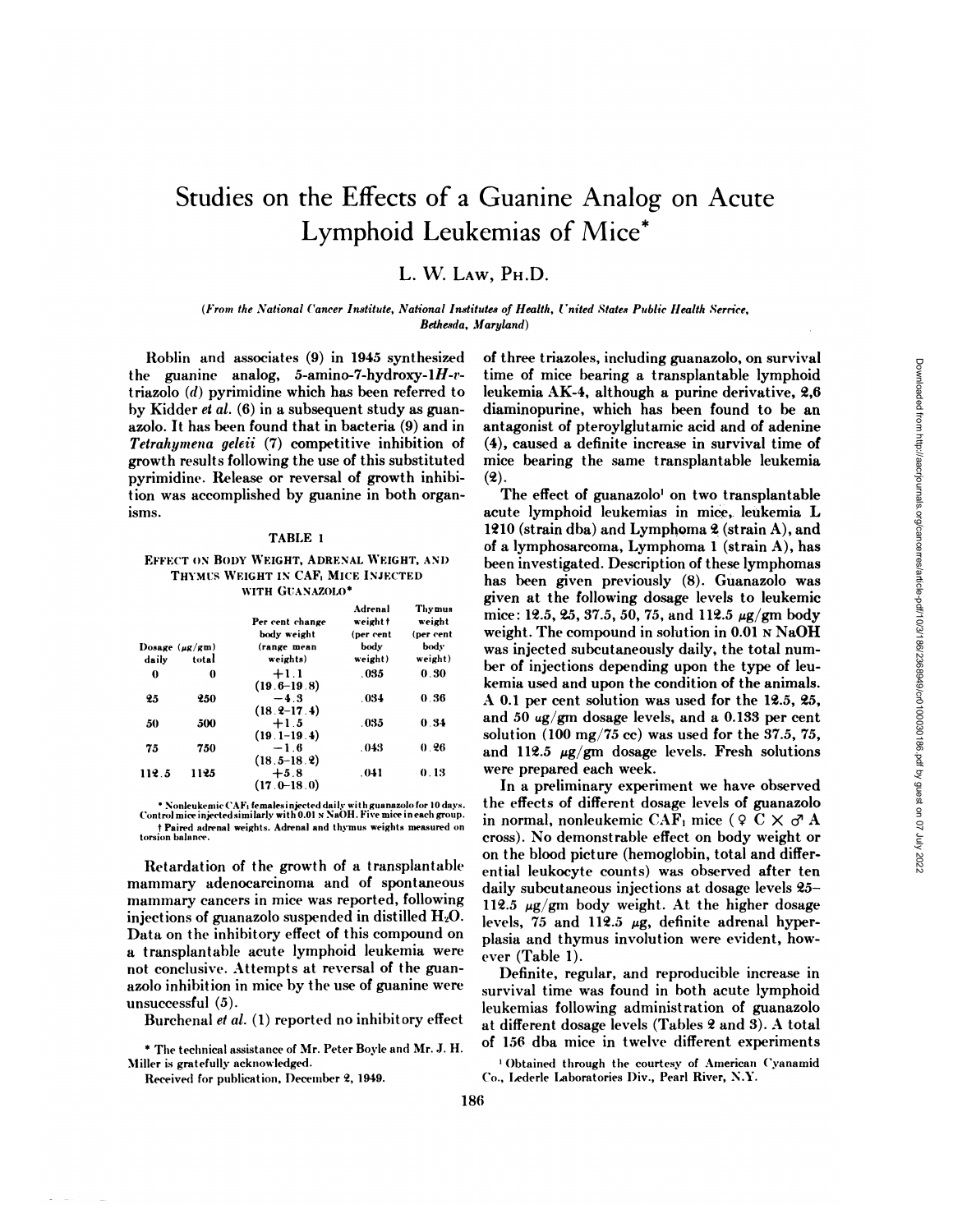|                 |                                  |                     |             |                              | Survival time                  |                              | Meant               |
|-----------------|----------------------------------|---------------------|-------------|------------------------------|--------------------------------|------------------------------|---------------------|
| Experi-<br>ment | Compound                         | Number<br>of micet  | Daily       | Dosage $(\mu g/gm)$<br>Total | mean range<br>(days)           | Increase in<br>survival time | wt. change<br>(gm.) |
| 1               | Guanazolo                        | $\overline{4}$<br>8 | 50<br>25    | 400<br>200                   | $13.7(9-17)$<br>$15.1(12-17)$  | 52 per cent<br>68 per cent   | $+0.7$<br>$+1.8$    |
|                 | Controls§                        | 11                  |             |                              | 9.0(9.0)                       |                              | $+1.8$              |
| 2               | Guanazolo                        | 6<br>8              | 50<br>75    | 550<br>825                   | $13.7(12-15)$<br>13.9 (13–16)  | 51 per cent<br>53 per cent   | $+0.7$<br>$-0.3$    |
|                 | Controls                         | 7                   |             |                              | $9.1(9-10)$                    |                              | $+2.2$              |
| 3               | Guanazolo                        | 5<br>5              | 112.5<br>50 | 1,125<br>500                 | $10.8(9-14)$<br>$12.2(8-15)$   | 3 per cent<br>16 per cent    | $+0.2$<br>$+1.2$    |
|                 | Controls                         | 5                   |             |                              | $10.5(9-12)$                   |                              | $+2.2$              |
|                 | Guanazolo<br>$\pmb{\mu}$         | 8<br>8              | 25<br>50    | 225<br>450                   | $12.0(9-15)$<br>$13.0(11-14)$  | 30 per cent<br>41 per cent   | $+1.9$<br>$+0.8$    |
| 4a              | Controls                         | 8<br>5              | 75          | 675                          | $13.4(9-18)$<br>$9.2(8-12)$    | 45 per cent                  | $+0.3$<br>$+2.6$    |
|                 | Guanine HCl                      | 5                   | 375         | 3,750                        | $9.6(8-11)$                    |                              | $+0.9$              |
| 4b              | <b>Guanazolo</b><br>Controls     | 5<br>5              | 25          | 250                          | $14.4(14-15)$<br>$11.8(10-14)$ | 22 per cent                  | $+0.5$<br>$+1.1$    |
| 5               | Guanazolo<br>Controls            | 5<br>5              | 25          | 300                          | $14.0(10-17)$<br>$9.2(9-10)$   | 52 per cent                  | $+0.4$<br>$+1.8$    |
|                 | Guanazolo+<br><b>Guanine HCl</b> | 8                   | 25<br>375   | 300<br>4,500                 | $10.2(9-11)$                   |                              | $-0.5$              |
|                 | Guanazolo                        | 8                   | 25          | 150                          | $10.0(8-12)$                   | 25 per cent                  | $+2.0$              |
|                 |                                  | 8                   | 37.5        | 225                          | $10.9(9-13)$                   | 36 per cent                  | $-0.5$              |
| 6               | Controls<br>$Guanzolo +$         | 8                   | 25          | 150                          | $8.0(7-9)$                     |                              | $+2.4$              |
|                 | Guanine HCl                      | 8                   | 375         | 2,250                        | $10.0(9-11)$                   |                              | $+0.4$              |
|                 | $\overline{\mathbf{u}}$          | 8                   | 37.5<br>375 | 225<br>2,250                 | $9.1(7-10)$                    |                              | $-1.0$              |
|                 | Guanazolo                        | 9                   | 50          | 450                          | $11.3(11-12)$                  | 24 per cent                  | $+1.0$              |
|                 | Controls                         | 9                   | 50          | 300                          | $9.1(8-12)$                    |                              | $-0.5$              |
| 7               | Guanazolo+<br>Guanine $HCl_{\#}$ | 8                   | 375<br>25   | 2,250<br>150                 | $9.4(7-12)$                    |                              | $-1.4$              |
|                 |                                  | 8                   | 375         | 2,250                        | $8.0(7-9)$                     |                              | $-1.4$              |
|                 | u                                | 8                   | 25<br>375   | 150<br>2,250                 | $9.1(8-12)$                    |                              | $-1.0$              |
|                 |                                  |                     |             |                              |                                |                              |                     |
| 8               | Guanazolo                        | 10<br>10            | 50<br>75    | 600<br>765                   | $12.6(11-15)$<br>$12.6(10-15)$ | 29 per cent<br>29 per cent   | $+0.2$<br>$-0.2$    |
|                 | Controls§                        | 10                  |             |                              | $9.8(9-11)$                    |                              | $+0.4$              |
|                 | Guanazolo                        | 12                  | 12.5        | 100                          | $10.0(9-11)$                   | 11 per cent                  | $-0.4$              |
| 9               | Controls                         | 13<br>8             | 112.5       | 900                          | $11.6(8-14)$<br>9.0(9.0)       | 29 per cent                  | $-2.8$<br>$+0.2$    |
|                 | Guanazolo                        | 10                  | 50          | 400                          | $10.5(10-11)$                  | 21 per cent                  | $+1.1$              |
|                 |                                  | 9                   | 75          | 600                          | $11.0(8-13)$                   | 27 per cent                  | $-1.3$              |
| 10              | Controls<br>Guanazolo+           | 10                  | 50          | 400                          | $8.7(8-11)$                    |                              | $+1.7$              |
|                 | Guanine HCl#                     | 10                  | 375         | 3,000                        | $9.4(7-10)$                    |                              | $-1.9$              |
|                 | Guanazolo<br>ü                   | 8                   | 37 5        | 300                          | $11.7(10-13)$                  | 29 per cent                  | 0.0                 |
|                 |                                  | $8***$              | 50          | 250                          | $11.1(9-12)$                   | 22 per cent                  | $+0.5$              |
| 11              | Controls<br>$Guanazolo +$        | 8                   | 37.5        | 300                          | $9.1(8-10)$                    |                              | $+0.3$              |
|                 | Guanine HCl#                     | 9                   | 375         | 3,000                        | $10.0(9-11)$                   |                              | $-2.8$              |
|                 | Guanazolo                        | 5                   | 25          | 300                          | $13.8(13-15)$                  | 50 per cent                  | $+0.9$              |
| 12              | $\boldsymbol{\mu}$               | 6<br>5              | 50<br>75    | 400<br>525                   | $15.2(11-16)$<br>$15.4(11-15)$ | 65 per cent<br>67 per cent   | $+0.4$<br>$-0.3$    |
|                 | Controls§                        | 5                   |             |                              | $9.2(8-12)$                    |                              | $+2.6$              |

## TABLE 2

## **EFFECT OF GUANAZOLO ON ACUTE LYMPHOID LEUKEMIA L 1210\***

• All inoculations of leukemic cells, except where noted, done intraperitoneally with leukemic cell brei. Approximately 800,000 cells inoculated in 0.1 cc.<br>volume.

† Strain dba mice, 15-20 gm. used throughout. Since a sex difference in response was not noted, sexes are combined.

# Weights obtained 8 days after beginning of experiment.

§ Controls injected with 0.01 N NaOH.

|| Inoculations of leukemic cells done subcutaneously.<br>| 4 Guanine HCl suspended in 5 per cent gum arabic in saline. In all other experiments guanine suspended in peanut oil. Controls in experiments 10 and 11 received 5 pe

\*\* Guanazolo administered 96 hours after inoculation of leukemic cells.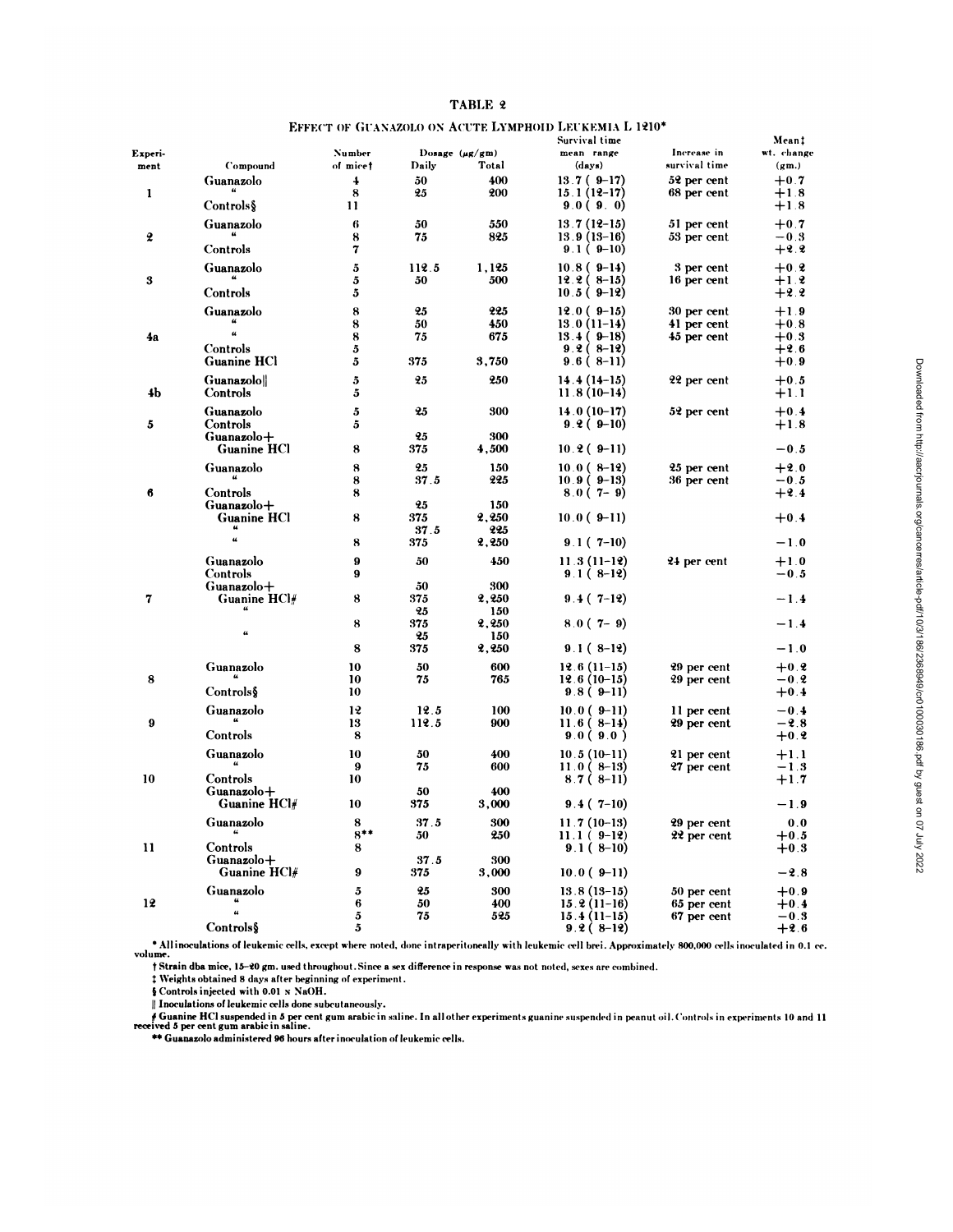## TABLE 3

## EFFECT OF GUANAZOLO ON ACUTE LYMPHOID LEUKEMIA, LYMPHOMA 2\*

|                 |                       |                          |                 |                     | Survival time                                                    |                                               | Meant                                |
|-----------------|-----------------------|--------------------------|-----------------|---------------------|------------------------------------------------------------------|-----------------------------------------------|--------------------------------------|
| Experi-<br>ment | Compound              | <b>Number</b><br>of mice | Dosage<br>Daily | $\mu$ g/gm<br>Total | mean range<br>(days)                                             | Increase in<br>survival time                  | weight change<br>(gm.)               |
|                 | Guanazolo<br>Controls | 7‡<br>7§                 | 50<br>75        | 600<br>750          | $15.4(14-17)$<br>$16.3(14-20)$<br>$11.3(11-12)$                  | 37 per cent<br>44 per cent                    | $+0.6$<br>$-0.3$<br>$+1.8$           |
| q               | Guanazolo<br>Controls | 8<br>8<br>9§             | 25<br>50        | 250<br>500          | $13.9(11-21)$<br>$14.5(12-19)$<br>$11.9(11-15)$                  | 17 per cent<br>22 per cent                    | $+0.9$<br>$-0.7$<br>$+1.4$           |
| 3               | Guanazolo<br>Controls | 8<br>8<br>6              | 37.5<br>75      | 375<br>750          | $13.9(11-16)$<br>$15.5(13-19)$<br>$9.8(9-10)$                    | 42 per cent<br>58 per cent                    | $+0.5$<br>$-0.4$<br>$+2.2$           |
| 4               | Guanazolo<br>Controls | 10<br>11<br>11<br>8      | 25<br>50<br>75  | 250<br>500<br>750   | $12.9(12-15)$<br>$14.2(12-20)$<br>$14.0(13-16)$<br>$11.6(11-12)$ | $11.2$ per cent<br>23 per cent<br>21 per cent | $-1.0$<br>$-0.3$<br>$-1.3$<br>$+0.5$ |
| 5               | Guanazolo<br>Controls | 8<br>8<br>15             | 25<br>50        | 225<br>400          | $11.9(11-13)$<br>$12.4(11-14)$<br>$10.2(9-11)$                   | 17 per cent<br>22 per cent                    | $+1.0$<br>$-0.7$<br>$+0.3$           |

\* All inoculations with leukemic cell brei done intraperitoneally. Approximately 800,000 leukemic cells inoculated in 0.1.-cc volume.

† Weights obtained 10 days after beginning of experiments.

# CAF1 mice 20-25 gm. body weight of mixed sexes used throughout.

§ Controls injected with 0.01 x NaOH.

|                                                  | <b>SUMMARY OF RESULTS OF TABLES 2 AND 3</b> |                          |                            |                              |  |
|--------------------------------------------------|---------------------------------------------|--------------------------|----------------------------|------------------------------|--|
| <b>COMPOUNDS</b><br>USED                         | DOBAGE (DAILY)<br>$(\mu$ g/gm)              | <b>NUMBER</b><br>OF MICE | MEAN SURVIVAL<br>TIME-DAYS | INCREASE IN<br>SURVIVAL TIME |  |
|                                                  |                                             | Leukemia L-1210          |                            |                              |  |
| Guanazolo                                        | 25                                          | 34                       | $12.9(10.0-15.1)$          | $41.7$ per cent              |  |
| $\boldsymbol{\mu}$                               | 37.5                                        | 16                       | $11.3(10.9-11.7)$          | 24.2 per cent                |  |
| 66                                               | 50                                          | 66                       | $12.4(10.5-15.2)$          | $36.3$ per cent              |  |
| $\boldsymbol{\mu}$                               | 75                                          | 40                       | $13.0(11.0-15.4)$          | $42.9$ per cent              |  |
| $Guanzolo +$                                     | 25, 37.5, and 50                            |                          |                            |                              |  |
| <b>Guanine HCl</b>                               | 375                                         | 67                       | $9.4(8.0-10.2)$            |                              |  |
| Controls                                         |                                             | 91                       | $9.1(8.0-10.5)$            |                              |  |
| 4-amino-N <sup>10</sup> -methyl-PGA*             | 3                                           | 41                       | $21.0(14.4-26.6)$          | $130.8$ per cent             |  |
|                                                  |                                             | Lymphoma ?               |                            |                              |  |
| Guanazolo                                        | 25                                          | 26                       | $12.9(11.9-13.9)$          | 18.3 per cent                |  |
| 44                                               | 37.5                                        | 8                        | $13.9(11.0-16.0)$          | $27.6$ per cent              |  |
| $\pmb{\mu}$                                      | 50                                          | 34                       | $14.1(12.4-15.4)$          | $29.3$ per cent              |  |
|                                                  | 75                                          | 26                       | $15.1(14.0-16.3)$          | $38.5$ per cent              |  |
| Controls                                         |                                             | 45                       | $10.9(9.8-11.9)$           |                              |  |
| 4-amino-N <sup>10</sup> -methyl-PGA <sup>*</sup> | 3                                           | 16                       | $14.4(11.0-17.0)$          | 32.1 per cent                |  |

# TABLE 4

\* Injections done intraperitoneally every other day.

#### TABLE 5

## COMPARATIVE BLOOD STUDIES OF STRAIN DBA MICE INOCULATED WITH LEUKEMIA L 1210\*

|                                  | <b>Number</b> | НЬ.                   | Retic-         |                       | Granulo- | Agranulo- |               |
|----------------------------------|---------------|-----------------------|----------------|-----------------------|----------|-----------|---------------|
| Compound                         | of mice       | gm. per cent          | ulocytes       | wbc                   | cytes    | cytes     | <b>Blasts</b> |
| Guanazolo                        | 5             | $11.7(11.5-12.0)$     | $0.1$ per cent | 42.700                | 49.4     | 45.3      | 5.3           |
| $(37.5 \ \mu g/gm)$              |               |                       |                | $(28,000 - 52,000)$   |          |           |               |
| Guanazolo+                       | 5             | $10.7$ ( $9.5-12.0$ ) | $0.4$ per cent | 60.700                | 32.7     | 50.7      | 16.6          |
| <b>Guanine HCl</b>               |               |                       |                | $(38, 250 - 89, 750)$ |          |           |               |
| $(37.5 \mu g/gm + 375 \mu g/gm)$ |               |                       |                |                       |          |           |               |
| <b>Controls</b>                  | 5             | $12.3(11.0-13.0)$     | $2.0$ per cent | 119.600               | 39.0     | 35.7      | 25.3          |
|                                  |               |                       |                | $(67,000-197,000)$    |          |           |               |
| 4-Amino-N <sup>10</sup> -methyl- | 3             | $13.3(12.7-13.5)$     |                | 11.800                | 35       | 63        | 9.0           |
| <b>PGA</b>                       |               |                       |                | $(10.500 - 13.000)$   |          |           |               |

\* Blood studies done 8 days after inoculation of leukemic cells.

t Guanine HCl in 5 per cent gum arabic in saline given orally daily.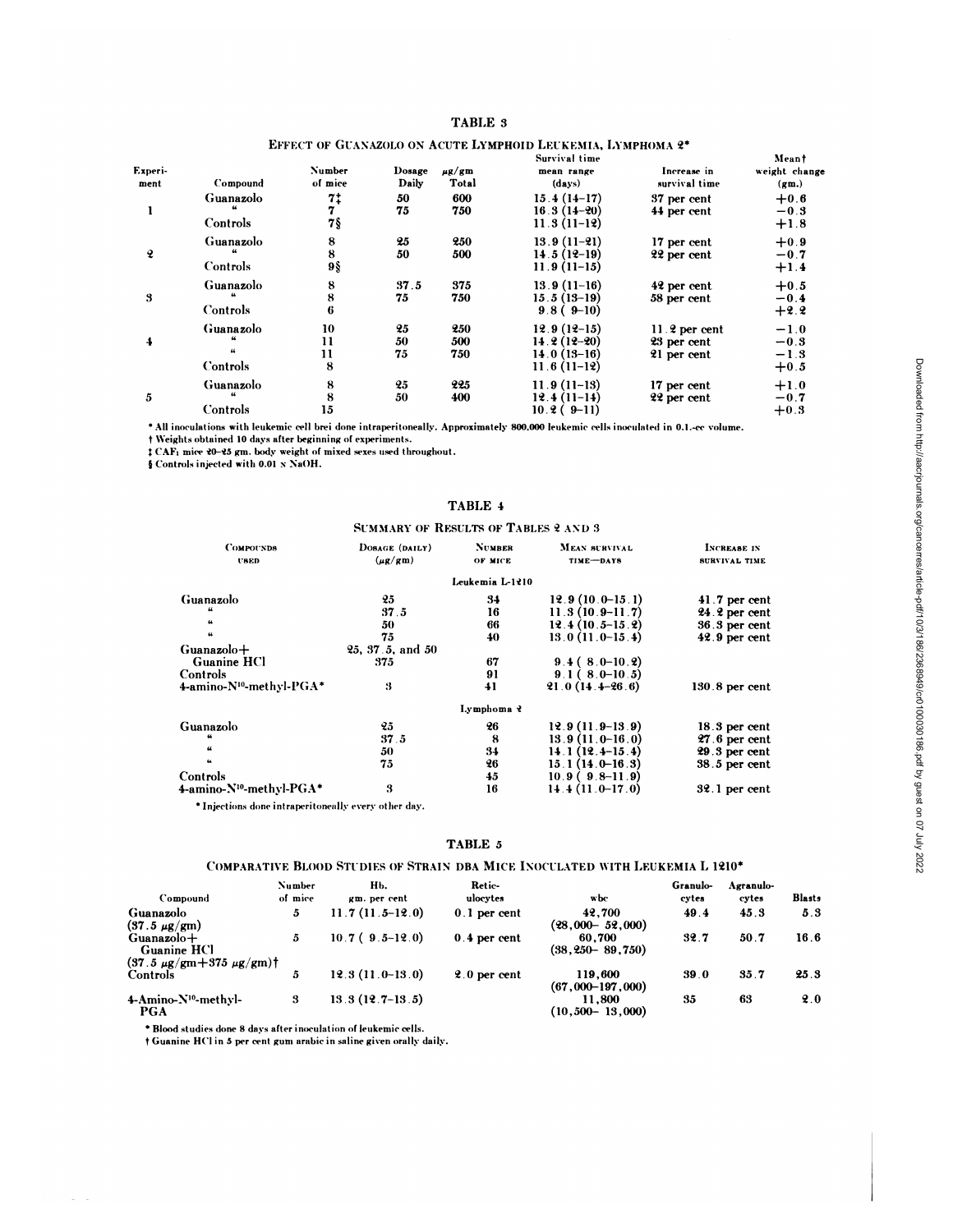and 94 CAFi mice in five different experiments were used for studies on survival time. Table 4 summarizes the results of the individual experi ments and compares the effects obtained, using guanazolo, with the effect of 4-amino-N10-methyl folie acid (amethopterin), the most effective of the folie acid antagonists in retarding leukemic growth in our experience. The antifolic compound pro duced a 130.8 per cent increase in survival time in dba mice inoculated with leukemia L 1210, compared with a 37.9 per cent increase with guanazolo. Guanazolo was as effective as  $4$ -amino- $N^{10}$ -methyl folic acid in increasing survival time in  $CAF<sub>1</sub>$  mice inoculated with Lymphoma 2.

**Guanazolo was effective over a wider dosage** range in dba mice bearing leukemia L 1210 than in strain A mice bearing Lymphoma 2.Increase in survival time was as great at the dosage level,  $25 \text{ ug/gm}$  body weight, as at the higher level, 75  $\mu$ g/gm body weight, in strain dba mice with leukemia L 1210, whereas in strain A mice with Lymphoma 2 it is indicated that guanazolo be comes increasingly effective with an increase in dosage. A definite toxicity was apparent in dba leukemic mice at dosage levels of 112.5  $\mu$ g/gm body weight. Death of a small percentage of mice at this dosage level occurred before death of con trol leukemic mice, although typical changes char acteristic of the folie acid deficiency syndrome, viz., hypoplasia of bone marrow, edema of the in testinal tract with associated desquamation, and diarrhea were not observed. Toxic symptoms were also apparent at this dosage level in normal, nonleukemic  $CAF_1$  mice (Table 1). The discrepancy between these results and those of Kidder et al. (6), who stated that they observed no toxic effects of the guanazolo, may be explained by the differ ence in dosage levels, since their material was used in suspension and ours in solution.

Table 5 shows the effect on the blood picture in dba leukemic mice injected with guanazolo. Con trol animals developed a florid leukemia with a severe leukocytosis, and 25 per cent blast forms were found in the peripheral blood. Although a moderately high leukocyte count was found in guanazolo-treated mice at the 8-day level, relative ly few blast cells were present. The inhibitory ef fect of the folie acid antagonist, 4-amino-N10 methyl folie acid, on leukemic dba mice was found to be more pronounced 8 days after inoculation of leukemic cells, and the blood picture closely re sembled that of the normal nonleukemic mouse.

Definite arrest of the leukemic process was evi dent in histologie sections of the spleen, liver, and lymph nodes. Moderate infiltration of leukemic cells into these organs was found, in contrast to the extensive infiltration in control mice. The marked reduction or complete absence of leukemic infiltration seen in leukemic mice given parenteral 4-amino folic acid  $(8)$  was not found in any of the mice examined in this study.

Marked reduction in the rate of growth of leu kemic cells of acute lymphoid leukemia I, 1210 in oculated subcutaneously was observed 8 days after inoculation (6 days after the beginning of parenteral administration of 50  $\mu$ g/gm guanazolo). At this time, the local mass of lymphoma tissue weighed  $566.2$  mg. (five mice), while the mean weight of lymphoma tissue from guanazolo-treated mice was 213.4 mg.(five mice). It is pertinent to note that guanazolo at the same dosage level was effective in adrenalectomized mice. The mean weight of the subcutaneous lymphoma mass of adrenalectomized mice was 168.6 mg. (five mice).

No evidence of necrotic changes have been ob served in lymphoma tissue grown in the subcu taneous regions or in leukemic cells infiltrating other organs.

No effect on survival time of  $CAF_1$  mice bearing a lymphosarcoma, Lymphoma 1, or on the rate of growth of lymphosarcoma tissue was noted following daily subcutaneous injections of guanazolo at the dosage level 50  $\mu$ g/gm. The survival time for controls was 39.7 days and for guanazolo-injected mice (total dose 463  $\mu$ g/gm body weight) was 32.3 days (25 mice in each group).

In an attempt to arrive at some understanding of the mode of action of guanazolo in the inhibi tion of the growth of leukemic cells, release of inhibition was sought by the use of guanine HC1. Subcutaneous injections of guanine HC1 in suspen sion in peanut oil or in 5 per cent gum arabic in saline were commenced 24 hours after inoculation of leukemic cells (24 hours prior to parenteral guanazolo treatment) and continued daily 4 hours before injection of the guanine analog. The dose used was 10-15 times by weight that of the analog (375 ug/gm body weight given in 0.2 cc. daily). This was reported to be the ratio of metabolite to inhibitor required to release completely the inhibi tion of guanazolo in Tetrahymena  $(7)$ .

It can be seen, by reference to the individual ex periments in Table 2 or in the summary in Table 4, that, judged on survival time, a release of the antileukemic effect of guanazolo is obtained. The sur vival time of dba mice bearing acute lymphoid leukemia L 1210 is essentially that of the untreated leukemic controls (9.4 days compared with 9.1 days). The gross and microscopic appearance of the leukemic process in these animals was similar to that seen in the leukemic control mice. Release of inhibition, as judged by the peripheral blood